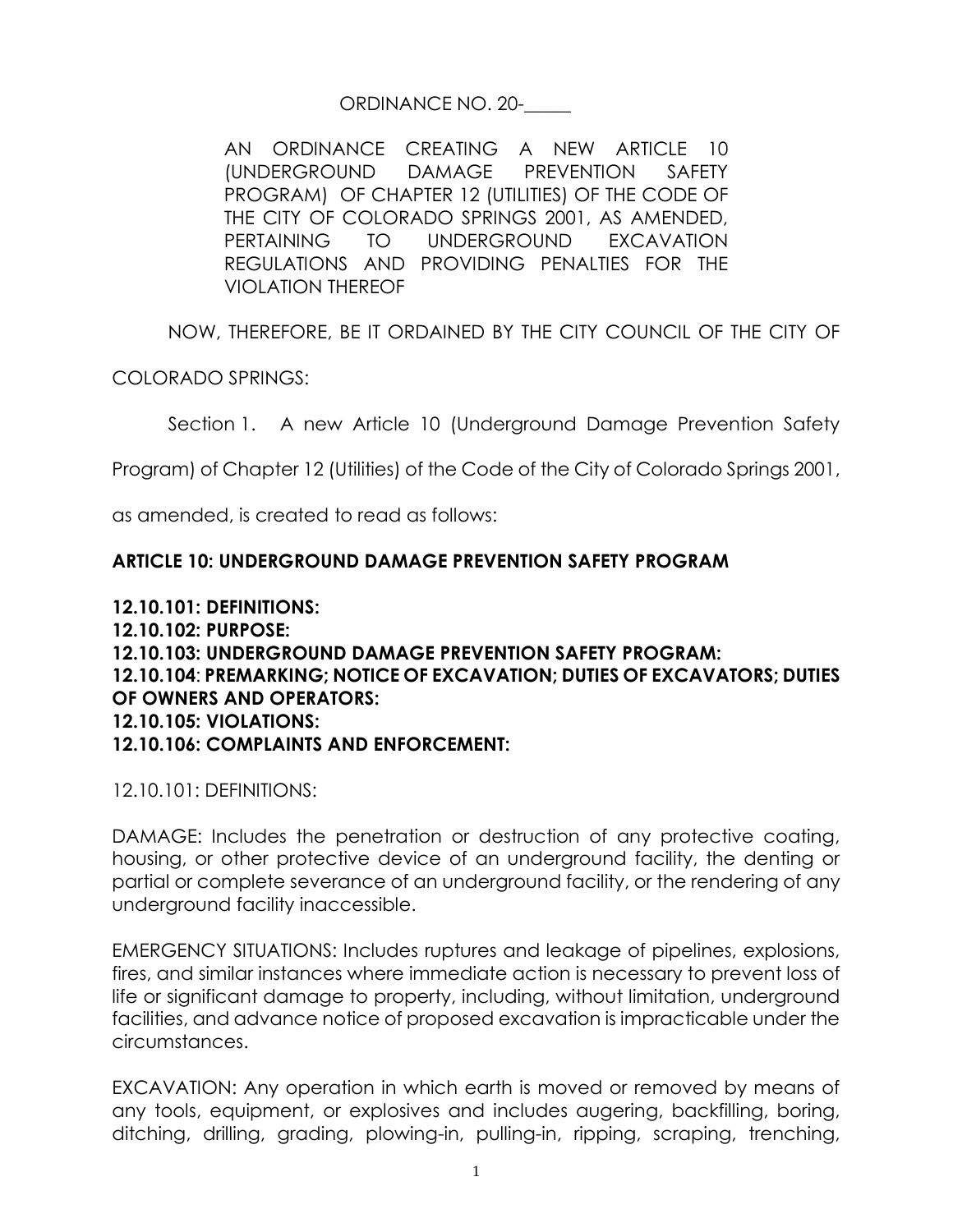hydro excavating, postholing, and tunneling. "Excavation" includes all excavations performed in a public place pursuant to a license and permit granted in accord with chapter 3, article 3, part 2 of this Code. "Excavation" does not include:

A. Routine maintenance on existing planted landscapes; or

B. An excavation by a rancher or a farmer, as defined in section 42-20-108.5, C.R.S., occurring on a ranch or farm when the excavation involves:

- 1. Any form of existing agricultural activity that is routine for that ranch or farm;
- 2. Land clearing if the activity does not involve deep ripping or deep root removal of trees or shrubs; or
- 3. Routine maintenance of:

a. An existing irrigation facility if the facility has been subjected to maintenance in the previous 24 months; or

b. Existing fence lines.

NOTIFICATION ASSOCIATION: The statewide notification association of owners and operators of underground facilities created in section 9-1.5-105, C.R.S., also known as "Colorado 811" or as the "Utility Notification Center of Colorado".

OPERATOR or OWNER: Any person, including public utilities, municipal corporations, political subdivisions, or other persons having the right to bury underground facilities in or near a public road, street, alley, right-of-way, or utility easement. "Operator" or "owner" as used in this article does not include any railroad.

PERSON: Any individual acting on his or her own behalf, a sole proprietor, partnership, association, corporation, or joint venture; the state, any political subdivision of the state, or any instrumentality or agency of either; or the legal representative of any of these.

PREMARK: Marking the route of a proposed excavation with white paint, flags, stakes or a combination of such methods to outline the dig site prior to notifying the notification association, and before the locator arrives on the site.

PROGRAM: The Colorado Springs underground damage prevention safety program, set forth in this article. The program will collaborate with the notification association and other state agencies on the enforcement authority as established by statute.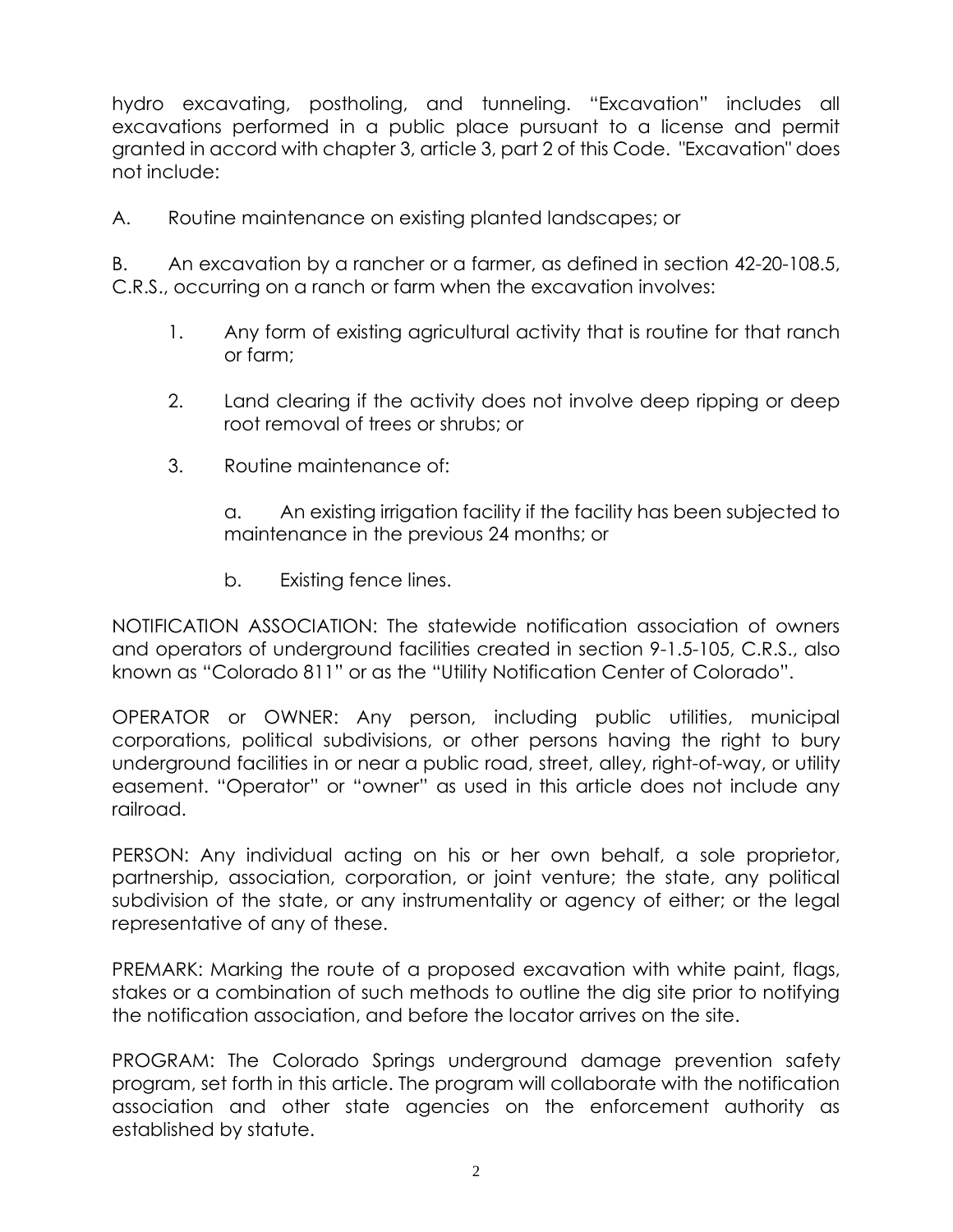PROGRAM MANAGER: The person appointed by the Chief Executive Officer to administer this program.

ROUTINE MAINTENANCE: A regular activity that happens at least once per year on an existing planted landscape if earth is not disturbed at a depth of more than twelve inches by nonmechanical means, including using hand tools, or four inches by mechanical means and if the activities are not intended to permanently lessen the ground cover or lower the existing ground contours. Mechanical equipment used for routine maintenance tasks includes aerators, hand-held rototillers, soil injection needles, lawn edgers, and overseeders.

SOFT DIGGING: Any excavation using hand tools or equipment that utilize air or water pressure as the direct means to break up soil or earth for removal by vacuum excavation.

UNDERGROUND FACILITY: Any item of personal property which is buried or placed below ground for use in connection with the storage or conveyance of water or wastewater, electronic, telephonic, or telegraphic communications or cable television, electric energy, or oil, gas, or other substances. For purposes of this definition, an item of personal property, includes, but is not limited to, pipes, wastewater collection facilities, conduits, cables, valves, lines, wires, manholes, and attachments thereto.

UTILITY LOCATE: Actions taken by or on behalf of an operator or owner using reasonable care to advise an excavator of the location, number and size of any underground facilities in the proposed excavation area including laterals in the public right of way, by accurately marking the location of the underground facilities with clearly identifiable markings.

VIOLATION: A determination by the Program Manager that a violation of this article has occurred.

VIOLATION, MAJOR: A major violation includes, but is not limited to, an act that the Program Manager finds to be in blatant disregard of this article where the potential for injury to the public or property is highly probable.

VIOLATION, MINOR: A minor violation includes, but is not limited to, an act that the Program Manager finds to be in violation of this article where the potential for injury to the public or property is not a factor. The act of filing a frivolous complaint shall also constitute a minor violation. For purposes of this article, a frivolous complaint is one that is entirely without merit and is made with the intention of causing inconvenience, harassment or expense.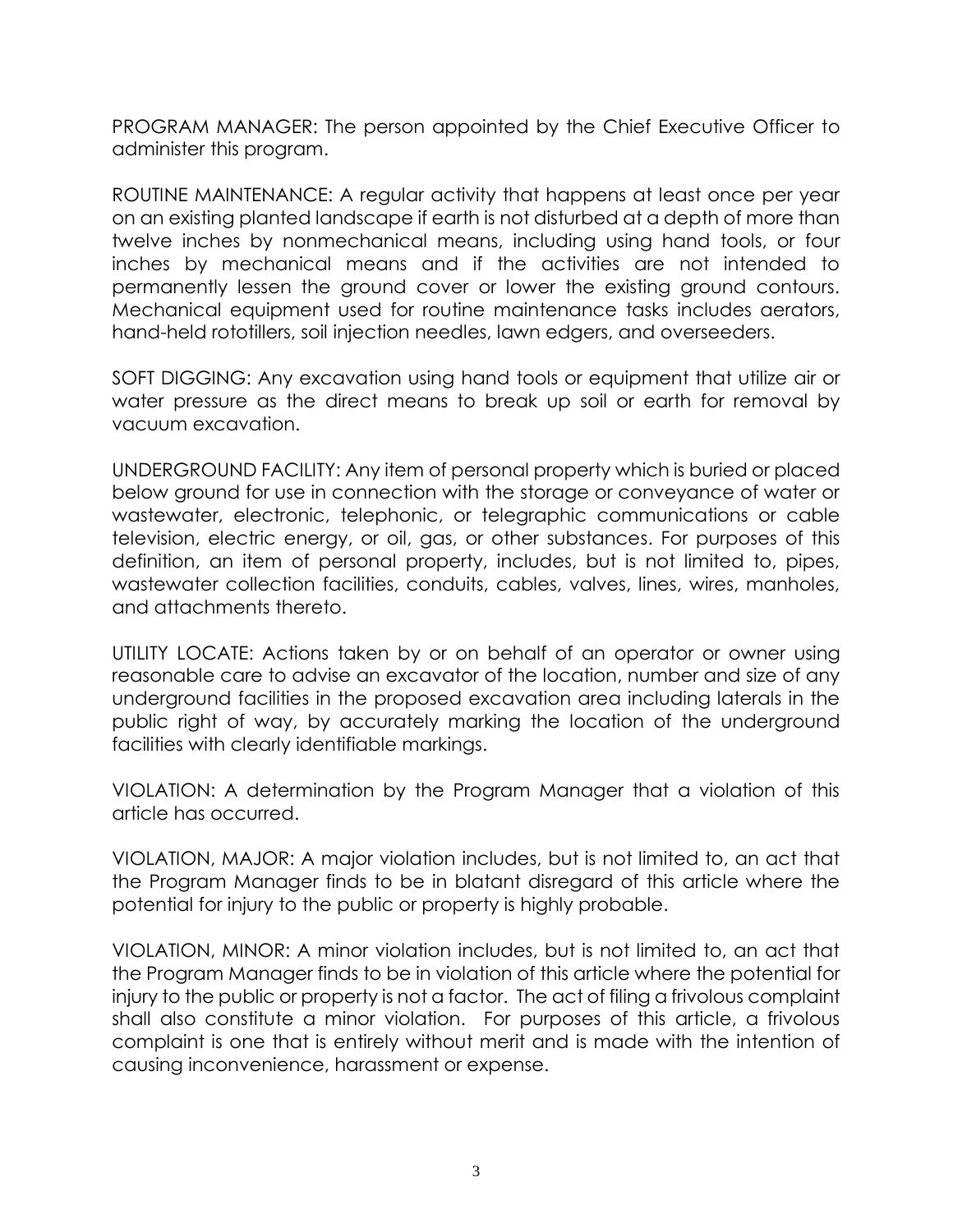VIOLATION, MODERATE. A moderate violation includes, but is not limited to, an act that the Program Manager finds to be in violation of this article where the potential for injury to the public or property is foreseeable.

12.10.102: PURPOSE:

The purpose of this part is to establish the Colorado Springs Underground Damage Prevention Safety Program, pursuant to section 9-1.5-101, et seq., C.R.S. The City is exercising its home rule authority to establish a Program similar to that of the underground damage prevention safety commission. City Council exercises its police powers to govern excavations near and around underground utility infrastructure for the purposes of protecting persons and underground utility infrastructure from nonemergency excavation work. Nothing in this part is intended to supersede or replace the requirements of Article 3 of Chapter 3 of this Code.

12.10.103: UNDERGROUND DAMAGE PREVENTION SAFETY PROGRAM:

There is hereby established the Colorado Springs Underground Damage Prevention Safety Program within Utilities. The Chief Executive Officer will appoint a Program Manager. The Program Manager will:

A. Collaborate with the underground damage prevention safety commission existing within the Colorado department of labor and employment, the notification association and other state agencies to develop best practices and training to prevent damage to underground utilities.

B. Review complaints alleging violations of this article and order appropriate remedial action or penalties.

C. Establish best practices for excavators.

D. Serve as the utility enforcement officer for violations of this article.

12.10.104: PREMARKING; NOTICE OF EXCAVATION; DUTIES OF EXCAVATORS; DUTIES OF OWNERS AND OPERATORS:

A. Premarking. A person planning to conduct an excavation shall premark the area to be excavated or provide electronic delineation of the area to be excavated on a map, plan sheet, or aerial photograph or otherwise identify the area to be excavated at the time of calling the notification association. If the area is not sufficiently identified, an owner or operator may, at their discretion, choose not to locate and field mark any underground facilities, until the area to be excavated has been premarked.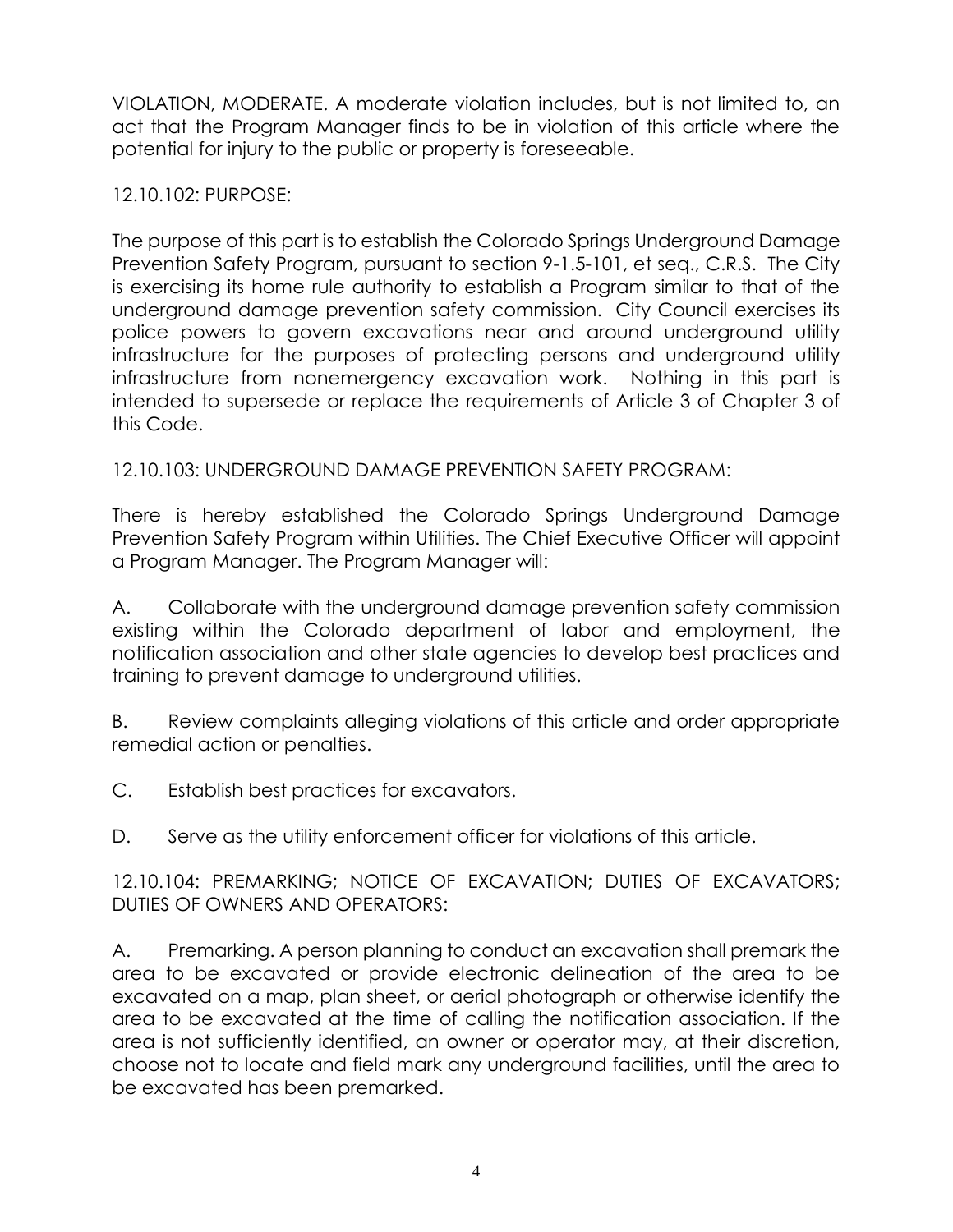B. Notification Association. No person shall make or begin excavation without first submitting a locate request to the notification association. At the time of submitting a locate request, excavators shall provide electronic delineation of the excavation area through the notification association, if available.

C. Perform Locate. Any owner or operator receiving notice pursuant to C.R.S. section 9-1.5-103  $(4)(a)(l)$  shall, at no cost to the excavator and within two  $(2)$ business days unless otherwise agreed to by the excavator, not including the day the owner or operator receives notice from the notification association, use reasonable care to advise the excavator of the location, number and size of any underground facilities in the proposed excavation area including laterals in the public right of way, by marking the location for the facilities with clearly identifiable markings within eighteen inches (18") horizontally from the exterior sides of the facilities. The marking must include the depth, if known, and shall be made pursuant to the uniform color code as approved by the American Public Works Association. The markings must meet the marking standards as established by the commission pursuant to section 9-1.5-104.2 (1)(a)(I), C.R.S. The documentation required by this section shall be provided to the excavator through the notification association and must meet or exceed any quality standards established by the commission pursuant to section 9-1.5-104.2 (1)(a)(I), C.R.S. In addition to the markings, the owner or operator shall provide for each of its underground facilities:

1. Documentation listing the owner's or operator's name and the size and type of each marked underground facility; and

2. Documentation of the location of the underground facilities in the form of a digital sketch, a hand-drawn sketch, or a photograph that includes a readily identifiable landmark, where practicable.

D. Sewer Laterals. The owner or operator of a sewer system shall provide its best available information when marking the location of sewer laterals in the public right-of-way with clearly identifiable markings. This includes tap measurements and historic records. If the sewer lateral can be electronically located, the sewer system owner or operator shall mark and document the location of the sewer laterals in accordance with C.R.S. section 9-1.5-103 (4)(a). If a sewer system owner or operator of a sewer lateral cannot electronically locate the sewer lateral, the excavator shall find the sewer lateral. The marking of customer-owned laterals in the public right-of-way is for informational purposes only, and an owner or operator is not liable to any party for damages or injuries resulting from damage done to customer-owned laterals.

E. On-Site Assistance. If a person is excavating across a preexisting underground facility, the owner of such facility shall, pursuant to a predetermined agreement at the request of the excavator or owner, provide on-site assistance.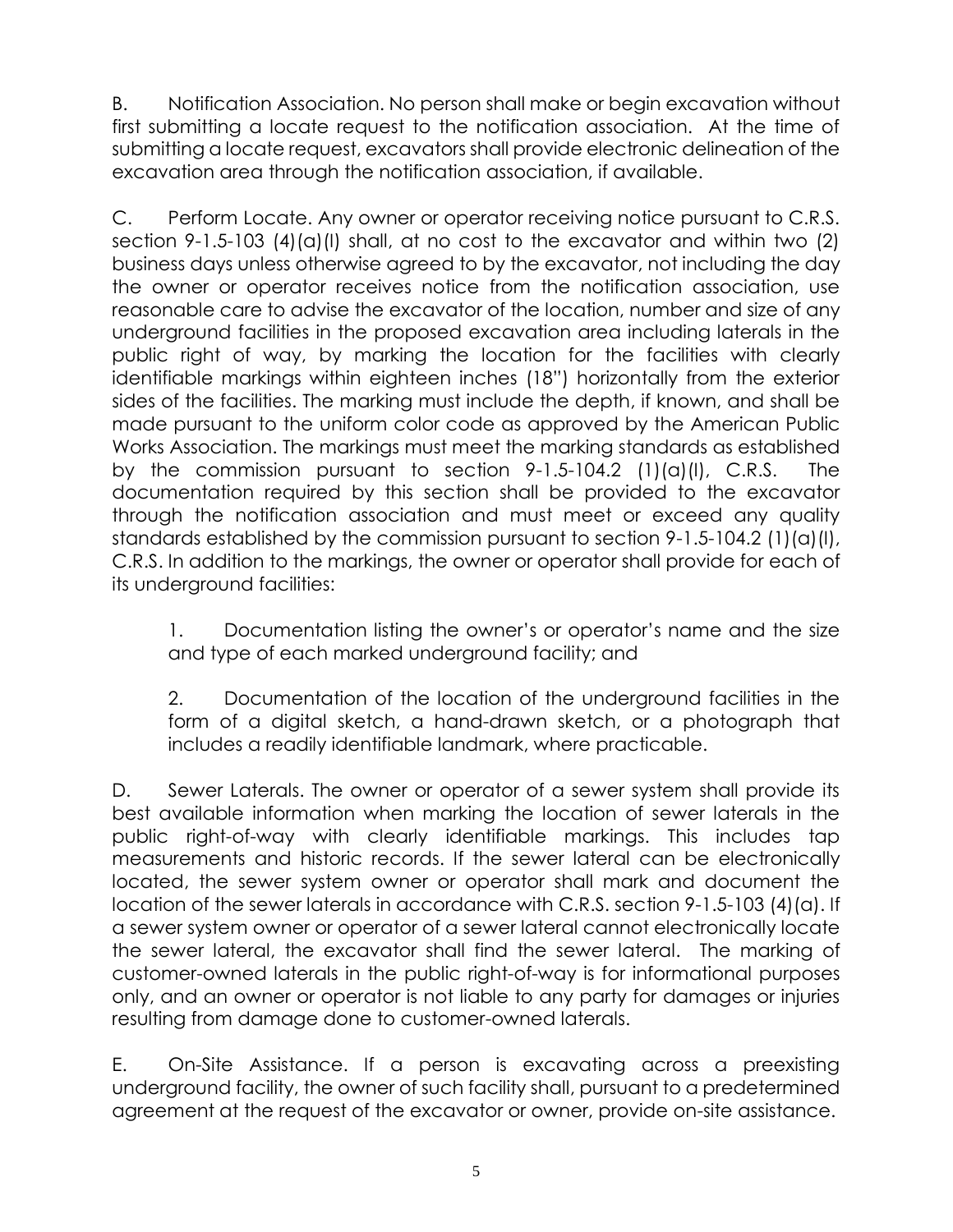F. Gas Standby Process and Compliance with Utilities Gas Line Extension and Service Standards. If a person is excavating across a preexisting natural gas underground facility, the excavator must schedule an appointment for a standby with the owner three days before excavation occurs. An owner or operator of a natural gas underground facility may charge a reasonable fee for standby services associated with excavation near natural gas underground facilities if an excavator misses or is unprepared for a scheduled appointment and a follow-up appointment is necessary. In addition to the above requirements, all excavators excavating in an area where natural gas underground facilities have been identified, must comply with the excavation requirements of Colorado Springs Utilities' Gas Line Extension and Service Standards or the standards of any other operator or owner of natural gas underground facilities.

G. Absence of Facilities. Any owner or operator receiving notice concerning an excavator's intent to excavate shall use reasonable care to advise the excavator of the absence of any underground facilities in the proposed excavation area by providing positive response documentation to the excavator through the notification association that no underground facilities exist in the proposed excavation area. An owner or operator will, within the time limits specified in subsection C., of this section, provide to the excavator evidence, if any, of the underground facilities abandoned after January 1, 2001, known to the owner or operator to be in the proposed excavation area.

H. Duration of Markings, Duty to Notify. The markings of underground facilities will be considered valid as long as the markings are clearly visible, but not for more than thirty calendar days following the due date of the locate request. If an excavation has not been completed within the applicable period, the excavator shall notify the notification association at least two business days, not including the day of actual notice, before the end of the applicable period.

I. Nondestructive Means on Edges. When a person excavates within eighteen inches (18") horizontally from the exterior edges of any marked underground facility, the person shall use nondestructive means of excavation, such as soft digging to identify underground facilities and shall otherwise exercise reasonable care to protect any underground facility in or near the excavation area.

J. Trenchless Excavation. When utilizing trenchless excavation methods, the excavator shall expose underground facilities and visually observe the safe crossing of marked underground facilities at the owner or operator's request.

K. Documentation on Site. The excavator shall maintain adequate and accurate documentation. This includes photographs, video, or sketches and documentation obtained through the notification association, at the excavation site on the location and identification of any underground facility. The excavator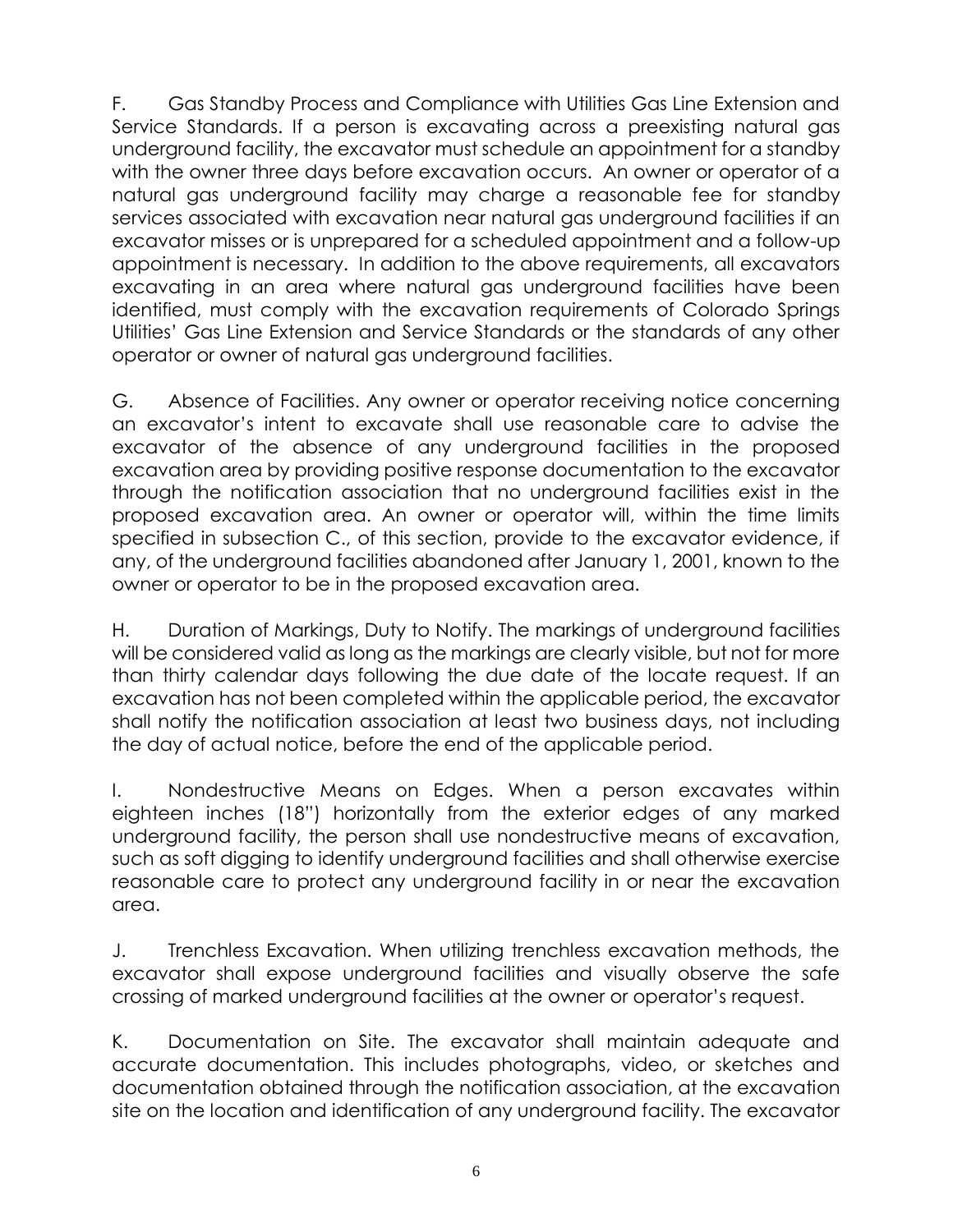shall maintain adequate markings of any underground facility throughout the excavation period.

L. Discovery of Facilities during Routine Maintenance. If a person performing routine maintenance discovers an underground facility in an area where the routine maintenance is being performed, the person shall notify the notification association and the affected owner or operator as quickly as is practicable and request an immediate verification of the location of any underground facility. Upon receiving notification, the affected owner or operator shall respond as quickly as practicable. The person shall cease routine maintenance activities in the immediate area, as determined by exercising due caution and care, until the location of any underground facilities has been verified. Persons performing routine maintenance shall take reasonable care when disturbing the soil.

M. Emergency Situations. In emergency situations, excavators shall submit a request to the notification association for emergency utility locates. Pre-marking shall not be a prerequisite to submitting a request for emergency utility locates. Excavators shall be on-site when utility locators arrive to perform utility locates in an emergency situation.

N. Cessation of Excavation; Lost, Invalid or Inaccurate Markings. If the documentation or markings maintained pursuant to C.R.S. section 9-1.5-103  $(4)(a)(1)$  become lost, invalid or inaccurate, the excavator shall notify the notification association or the affected owner or operator through the notification association and request an immediate reverification of the location of any underground facility. Upon receipt of the notification, the affected owner or operator shall respond as quickly as is practicable. The excavator shall cease all excavation activities in the vicinity of electric, natural gas, water or wastewater underground facilities at the affected location until the location of any underground facilities has been reverified.

O. Cessation of Excavation for Failure to Locate. If documentation and markings requested and needed by an excavator pursuant to C.R.S. section 9- 1.5-103 (4)(a)(1) are not provided by the owner or operator within two (2) business days, not including the day of actual notice, or such later time as agreed upon by the excavator and the owner or operator, or, if the documentation or markings provided fail to identify the location of the underground facilities, the excavator shall immediately give notice through the notification association or to the owner or operator. Upon receipt of the notification, the affected owner or operator shall respond as quickly as practicable. The excavator shall cease excavation activities until the location of electric, natural gas, water or wastewater underground facilities has been identified by the owner or operator, at which point the excavator may continue excavation activity if the excavator exercises due caution and care to prevent damaging any underground facility.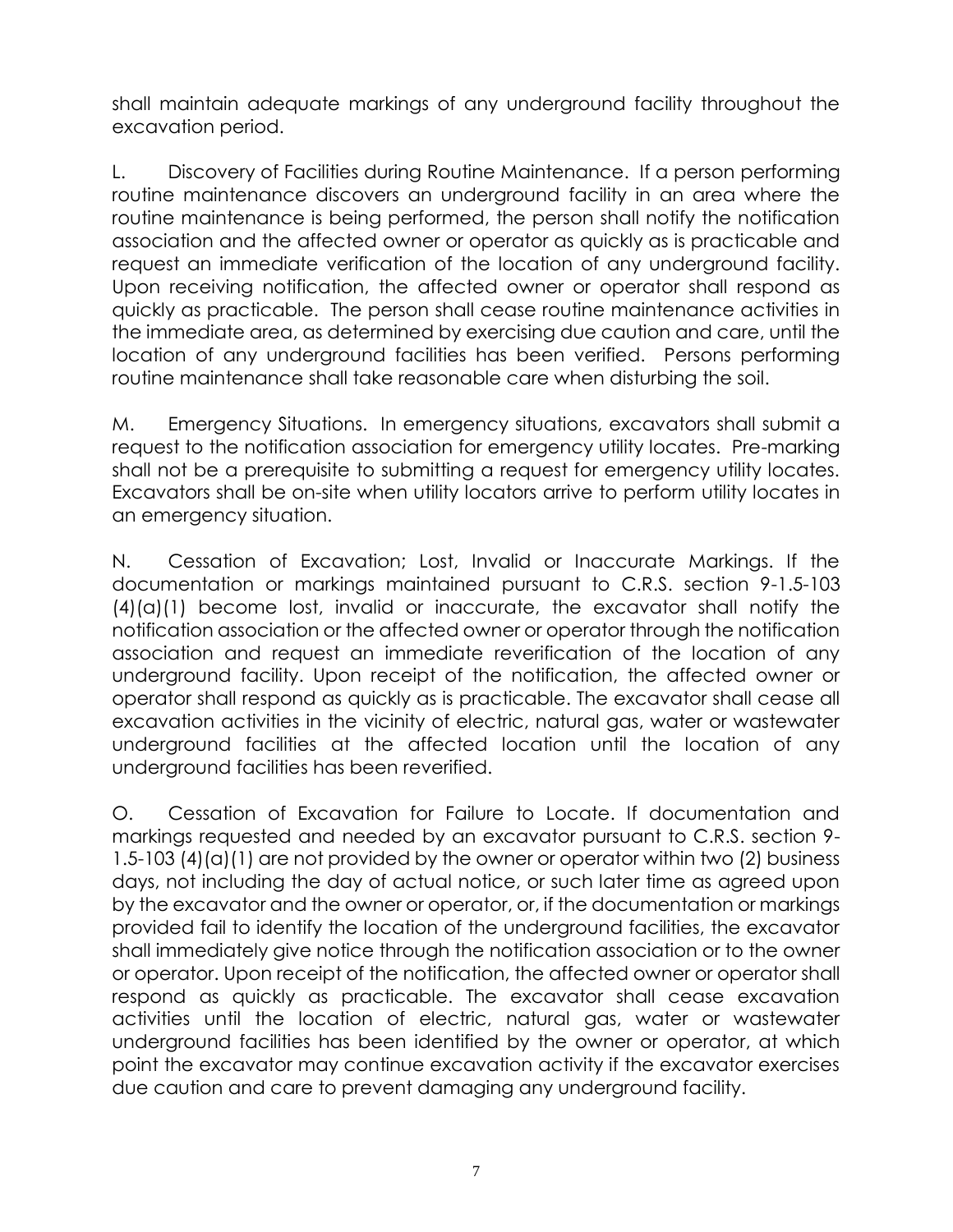P. Timing to Request a Locate. No person shall request marking pursuant to C.R.S. section 9-1.5-103 (4)(a)(1) unless excavating is scheduled to commence within fifteen (15) days.

Q. Failure to Timely Commence Excavation; Utility Locate Verification Fees. After an owner or operator has provided the requested utility locates, the excavator must commence work within fifteen (15) days of the "locate by" date on the locate ticket created by the notification association. All requests for verification of utility locates and requests for utility locates by the same excavator or for persons working for the same excavation company for the same geographic area for the same project occurring within a ninety (90) day period may be subject to a locate verification fee established by the owner or operator based on the time and materials required to verify the utility locates or \$250, whichever is greater, except for those requests which are necessitated by circumstances not reasonably within the control of the excavator.

## 12.10.105: VIOLATIONS:

A. It shall be a violation of this article to willfully or maliciously remove a marking used by an owner or operator to mark the location of any underground facility, except in the ordinary course of excavation.

B. It shall be a violation of this article for any person to excavate without first obtaining locates for underground facilities.

C. It shall be a violation of this article for any person to excavate in a manner inconsistent with the requirements of this article.

D. It shall be a violation of this article for any owner or operator of underground facilities to fail to locate its underground facilities in accordance with this article.

12.10.106: COMPLAINTS AND ENFORCEMENT:

A. The Program Manager will investigate all complaints and alleged damage. The Program Manager may receive complaints from any person who observes or identifies a violation or evidence of a violation of this article or from the Colorado underground damage prevention safety commission. The Program Manager may also identify violations as a result of a damage investigation involving damaged underground facilities. The Program Manager will characterize the violations as minor, moderate or major. If violations are found, the Program Manager will issue a notice of violation that is personally served whenever feasible and states with particularity the nature of the violation, the facts giving rise to the violation, any fines, penalties, or damages to be imposed, and that the recipient of the notice has the right to appeal the notice of violation by written application within ten (10) days of the date of service of the notice of violation. Upon receipt of a written application requesting an appeal hearing, the Program Manager shall schedule